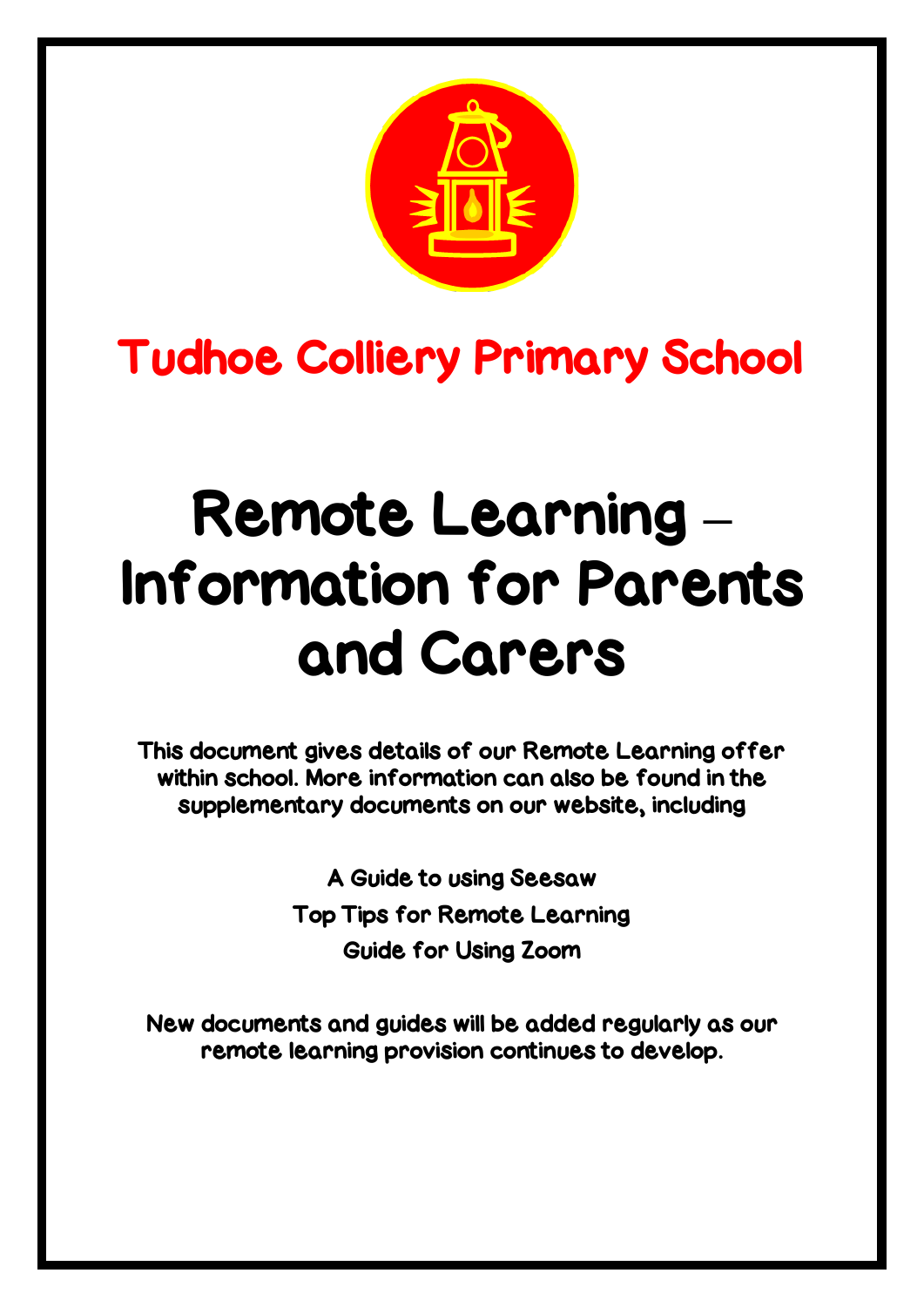# THE REMOTE CURRICULUM: MHAT **DS TAYGHT TO PUPDLS AT HOME?**

#### Q: What should my child expect from immediate remote education in the first day or two of pupils being sent home?

A: All children have been sent home with a 4-day emergency pack containing work on handwriting, spelling, times tables and arithmetic. Children also have access to Spelling Shed, Education City, Mini Mash and Times Table Rockstars.

Using this pack enables to staff to ensure we can get everything set up for remote learning, including

- Ensuring children have access to devices and a working internet connection
- Ensuring login information for Remote Learning sites are correct, working and parents and children know how to access them
- Reviewing SEND provision where appropriate
- Timetabling and allocating work via Seesaw.

#### Q: Following the first few days of remote education, will my child be taught broadly the same curriculum as they would if they were in school?

A: School Closure/Full Bubble Closure: We teach the same curriculum remotely as we do in school wherever possible and appropriate. However, we have needed to make some adaptations in some subjects:

- Art and DT will not be taught remotely; this is due to resourcing and also for safety reasons.
- PE will focus on getting children active and improving fitness, rather than the PE skills that would be being taught within school.
- Where computing is taught, it will be taught using Purple Mash this is to ensure common access for all children and also to ensure online safety can be maintained within computing lessons when children are accessing via home devices.

Individual isolation: In cases of individual isolation, work will still be provided via Seesaw, but will focus on key objectives for each year group, rather than the exact content being taught in class. More details are given in the last section of this document.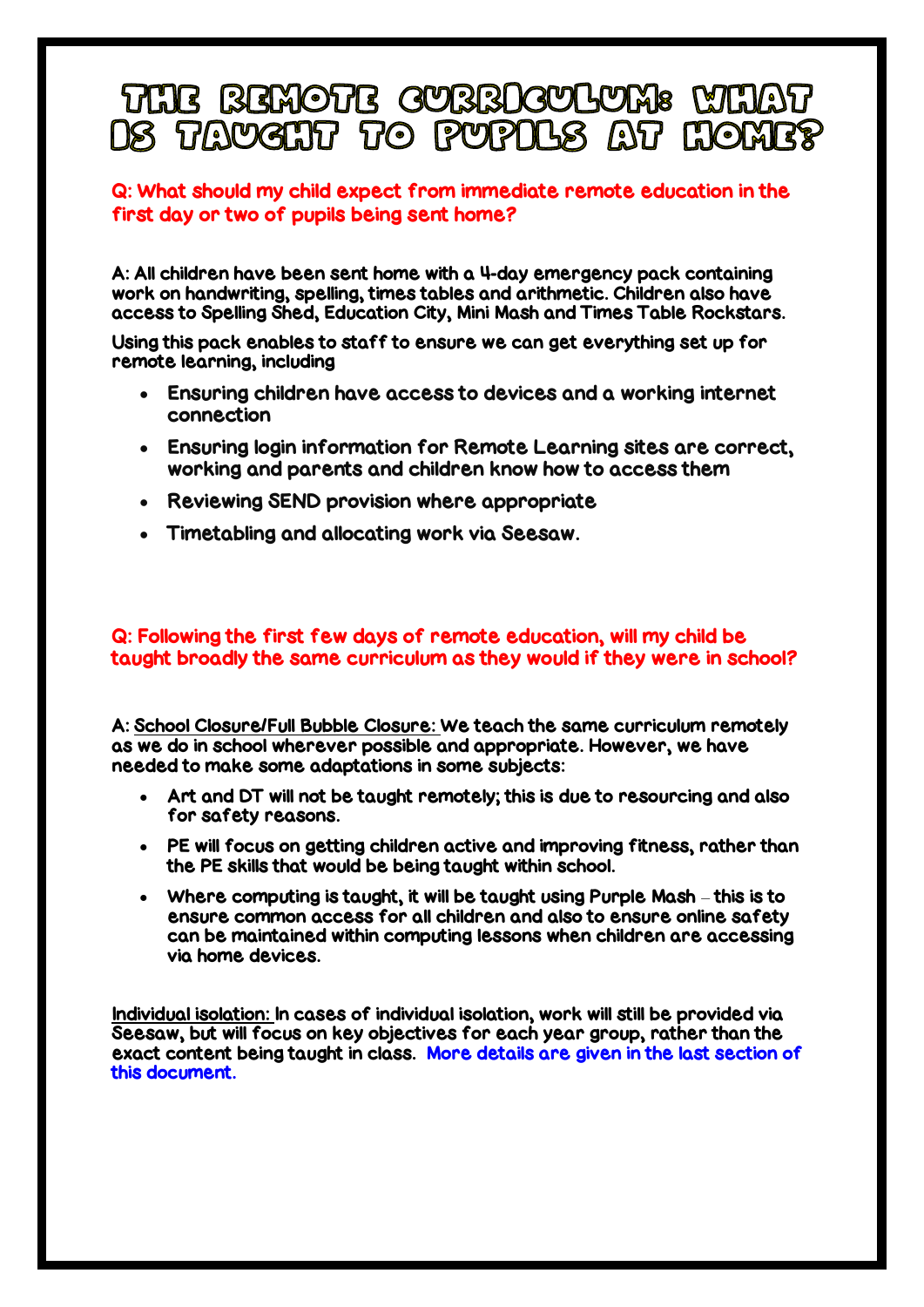### **BEMOTE TEACHING AND STUDY** TOME FAGH DAY

#### Q: How long can I expect work set by the school to take my child each day?

A: We expect that remote education (including remote teaching and independent work) will take pupils broadly the following number of hours each day:

| <b>Key Stage 1</b> | A minimum of three hours:                         |
|--------------------|---------------------------------------------------|
|                    | 45-60 minutes Phonics and<br>$\bullet$<br>Reading |
|                    | 60 minutes Maths/English<br>$\bullet$             |
|                    | <b>30 minutes Basic skills</b><br>$\bullet$       |
|                    | 60-90 minutes wider<br>curriculum                 |
| Key Stage 2        | A minimum of four hours:                          |
|                    | • 60 minutes Reading                              |
|                    | 60-90 minutes<br>$\bullet$<br>Maths/English       |
|                    | • 30 minutes Basic skills                         |
|                    | 90 minutes wider<br>curriculum                    |

# **ACCESSOMG BEMOTE EDUCATOON**

Q: How will my child access any online remote education you are providing?

A: The primary tool we use for Remote Learning is Seesaw – see our Guide to Seesaw for details on how to connect and use this site.

We will also utilise Education City, Times Table Rockstars, Spelling Shed, Mini Mash and Reading Plus where appropriate.

Live Lessons will be provided through Zoom – see our Zoom Guide on our website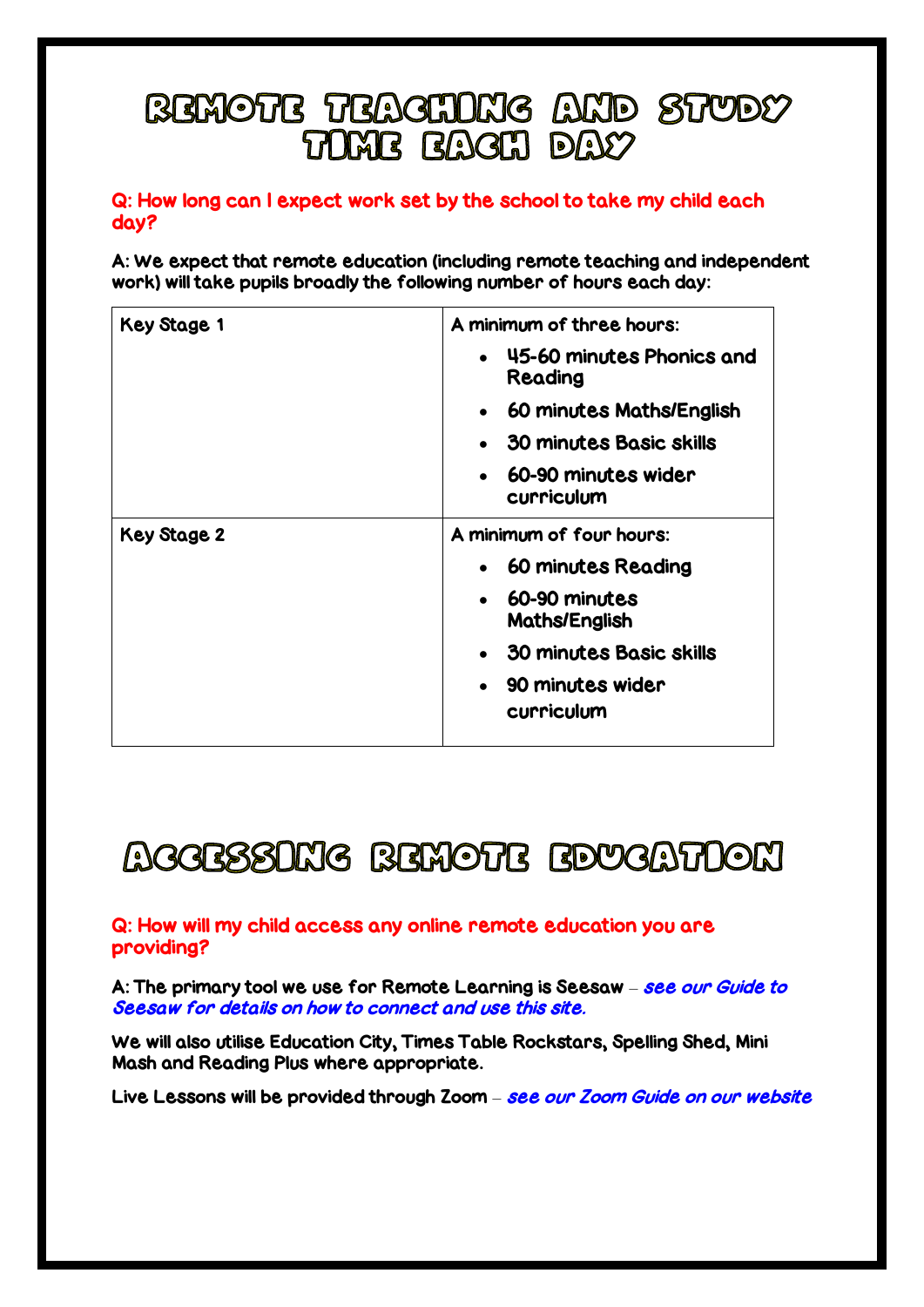#### Q: If my child does not have digital or online access at home, how will you support them to access remote education?

A: We have surveyed parents to gather information regarding device and internet access at home and all those with identified issues have been contacted directly by school.

Laptops/ipads will be loaned to families where access to home devices presents barriers to pupil engagement in remote learning. All families loaning devices will be required to sign an agreement.

Families are encouraged to let school know if circumstances surrounding access to devices/internet usage change using the school email address [office@tudhoecolliery.co.uk](mailto:office@tudhoecolliery.co.uk) or via the office on 01388 814399.

Paper packs will not be provided – instead, school will do everything possible to ensure full device and internet access are available as we feel this is the best way to engage our children and maintain regular contact and feedback between children and their teacher.

#### Q: How will my child be taught remotely?

A: We use a combination of the following approaches to teach pupils remotely:

- Timetable A weekly timetable will be posted on Seesaw. This shows the lessons for the week and signposts where pre recorded lessons are available and where Live Lessons will be held.
- Pre-recorded lessons Lessons will primarily be pre-recorded by staff within school in all subjects and posted daily onto Seesaw.
- Read Write Inc Portal for children in Reception, Year 1 and Year 2, daily phonics lessons will be provided through the Read Write Inc Portal and weekly links will be sent via ParentMail.
- Live Lessons each week, a class will have at least one Live Lesson taught via Zoom. The main focus of Live Lessons is to 'check in' with children and provide an opportunity for them to interact face to face with their teacher and classmates.
- External sites: Times Table Rockstars, Spelling Shed, Reading Plus, Education City and Mini Mash may also be utilised by staff for remote learning, as they would be within school.
- Specialist teaching: Spanish and Music will continue to be taught remotely through specialist teachers: Spanish will be taught Live through Zoom and Music will be taught through pre-recorded lessons.
- Seesaw Assemblies: Assemblies will be uploaded onto Seesaw at least weekly and can be viewed by both children working in school and those working remotely.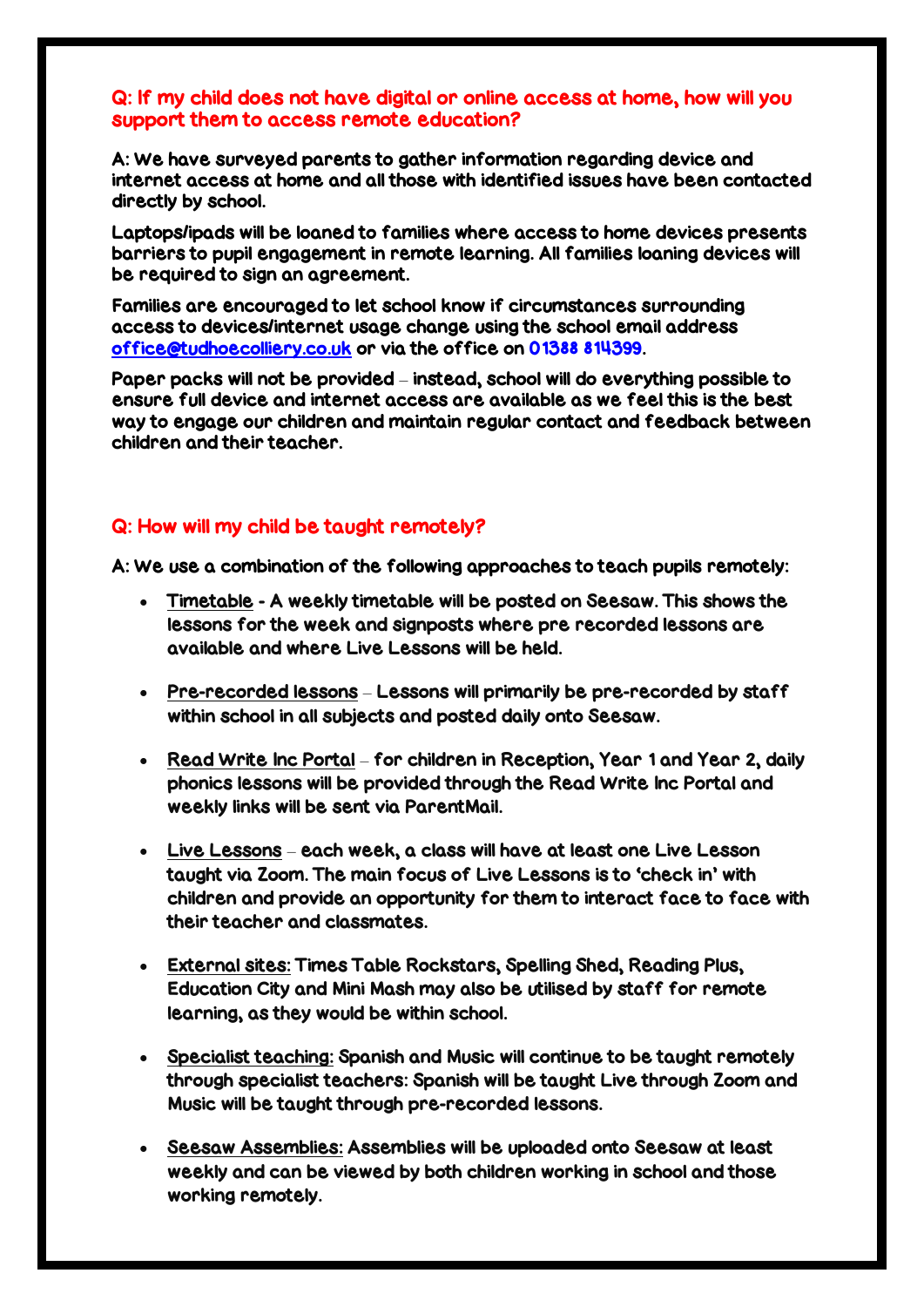# **BNGAGEMENT AND FEEDBAGTS**

#### Q: What are your expectations for my child's engagement and the support that we as parents and carers should provide at home?

A: We recognise that Remote Learning is challenging for families and encourage children and parents to use Seesaw to communicate with their class teacher as much as possible. Staff are available throughout the school day to communicate with your child: giving feedback, responding to questions, or providing further support for those who are finding concepts difficult.

- We expect children to access lessons daily through Seesaw and upload their work onto the platform during the school day
- Support required from parents will vary depending on the age of the child – generally speaking, the older children are, the less they will require adult support to access their learning from home

Please note: Additional information on effective remote learning, can be found in our 'Top Tips' document, including suggested timetables and what to do if your child is struggling.

#### Q: How will you check whether my child is engaging with their work and how will I be informed if there are concerns?

A: We monitor children's engagement with remote learning daily through Seesaw and use this to identify where additional support may be needed.

Weekly check in phone calls from teaching staff to children working from home are an opportunity for parents and staff to share any ongoing concerns around children's engagement.

Additional phone calls will be made if there are specific concerns about a child's engagement.

#### Q: How will you assess my child's work and progress?

A: Feedback will be provided on Seesaw by staff from the child's class, or other staff in school. Feedback will be given daily and will take a variety of forms:

- 'Liking' a post this may be used to acknowledge a piece of work where additional comments aren't required
- Positive praise positive comments may be given by staff to help encourage and motivate children
- Ways forward suggested ways forward with work will be given either through written feedback, or voice feedback on Seesaw. This may require children to adapt or resubmit work for review by their teacher

Staff will aim to provide feedback to all work uploaded, however for work uploaded outside of school hours, including weekends, responses from staff will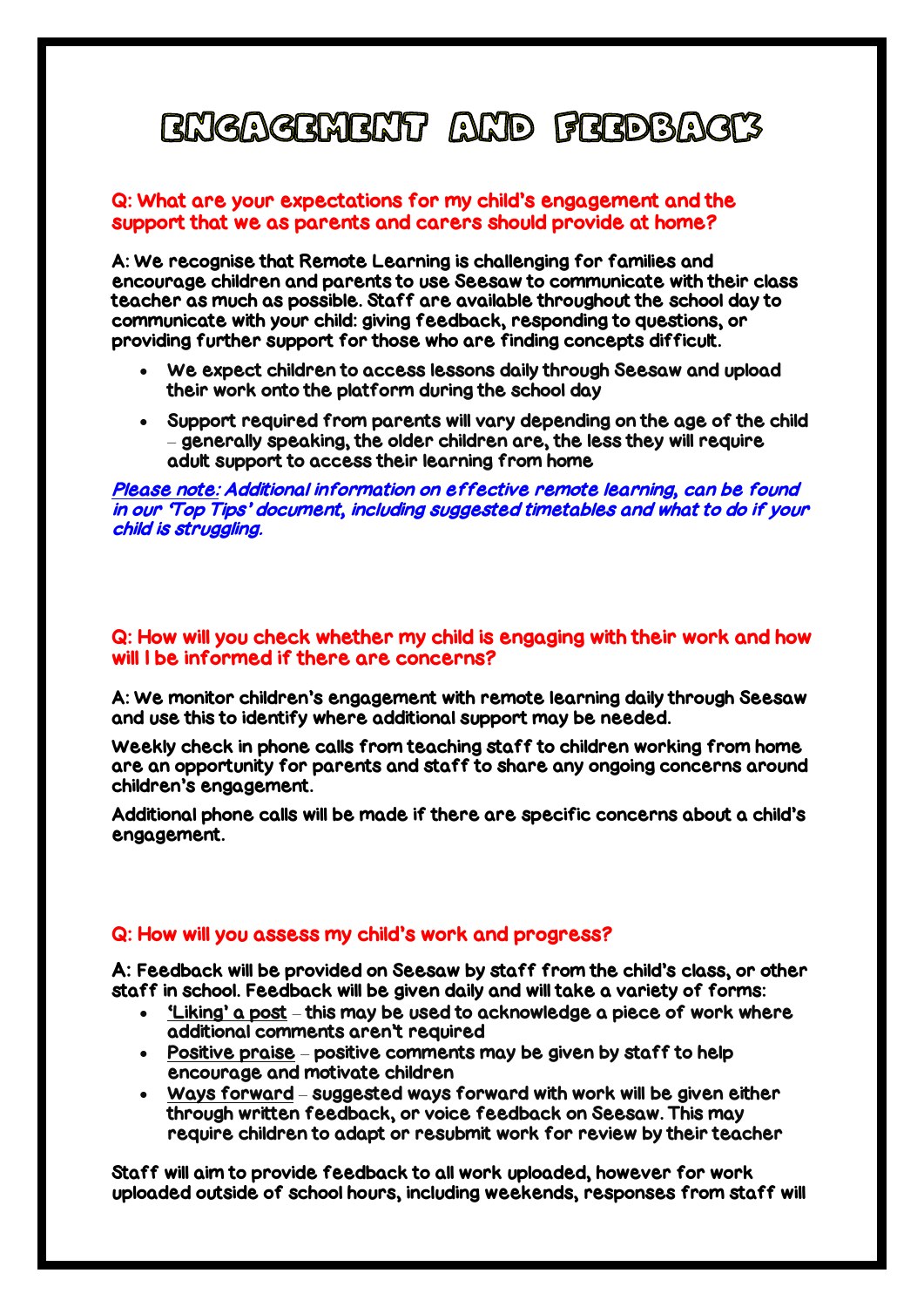be limited to within school working hours.

Where staff identify that a child is struggling, they will be signposted to additional resources, e.g. additional teaching videos provided by school staff, or resources to help scaffold the task.

### ADDOTOONAL SUPPORT FOR PUPOLS MOTH PABTOGULAB HEEDS

#### Q: How will you work with me to help my child who needs additional support from adults at home to access remote education?

A: Pupils with SEND:

- Staff work closely with the SENDCO to plan provision for pupils with SEND
- Support plan targets are reviewed by staff prior to setting work
- Central remote learning staff in school monitor provision for SEND pupils and offer additional support where needed, e.g. adapting work, or providing additional learning videos
- Additional resources will be provided where appropriate e.g. practical Maths resources such as Numicon
- Interventions that can be provided remotely will be wherever possible

#### Reception and Year 1

- For Reception and Year 1, we have a focus on Phonics and Early Reading – daily Phonics lessons will be provided through the Read Write Inc Portal, as well as links to the Read Write Inc phonics books through Oxford Owl. This work is differentiated in the same way it would be in school and ensures children can progress through their phonics learning at the same speed they would be in school.
- Storytimes for both year groups will be shared through Seesaw, including regular reading of 'Dream Read' books.
- For Reception, tasks are shared via Seesaw and are less computer based, mirroring the activities children are completing within school wherever possible. Tasks set up for children within the classroom are sent out at the start of the week.
- For Year 1, work is set via Seesaw, but children are encouraged to record in their exercise book rather than on screen. This allows them to consolidate basic skills of spelling and handwriting, as well as helping limit screen time.
- Live lessons in Reception are used for social purposes as an opportunity for children to see each other, share news and take part in storytime